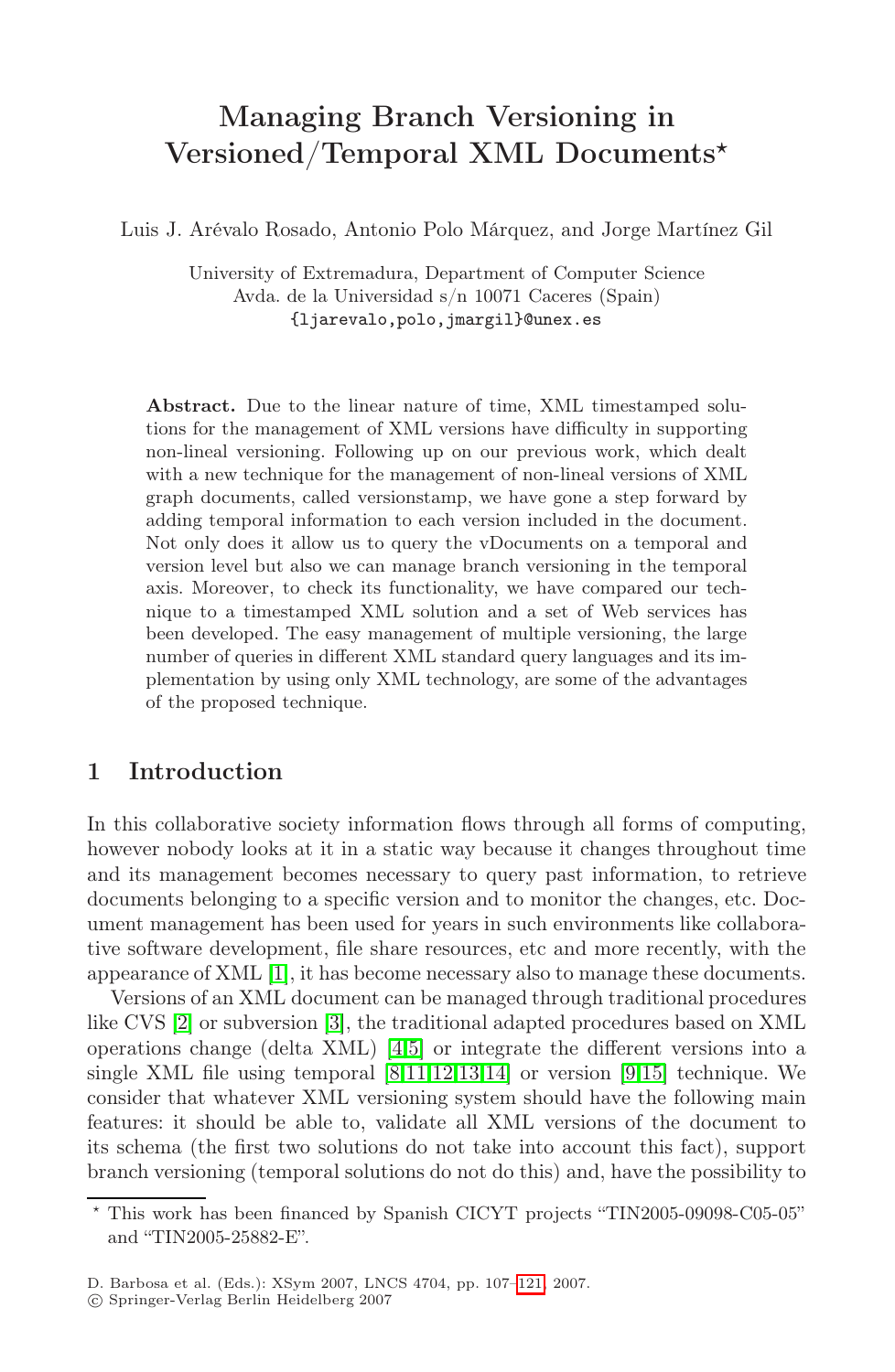#### 108 L.J.A. Rosado, A.P. Márquez, and J.M. Gil

query the XML versioned documents using some XML standard query languages such as XQuery and XPath (the first solution does not do this).

To get these characteristics, we have used the technique shown in [9] that consists of marking the document with a versionstamp instead of using a timestamp. In this work we have gone even further by adding temporal information to each version allowing us to query the document either on temporal or/and version level. We have also defined t[he](#page-14-7) basic updated operations common to whatever XML document, describing them by means of an XML document called *XML transactional document* which allows us to manage changes for any markup language based on the XML specification. Moreover, to check its functionality, we have compared our technique to a timestamped XML solution as well as developing a set of Web Services.

The remainder of this paper is organized as follows: we begin by summarizing the current solutions for the management of XML versions. Then, we continue showing the foundations of this paper based on [9], extending it with temporal information and describing later the basic updated operations. We then follow up this b[y](#page-14-0) [s](#page-14-1)[ho](#page-14-10)[wi](#page-14-11)ng several queries made [on](#page-14-12) a temporal and version level. After that, some implementation details and the achieved results are discussed and finally, we [o](#page-13-2)[ffe](#page-13-1)r our conclusions and a look at our future work.

### 2 State-of-the-Art

The problem of XML document version management combines the issues of document version management [4,5,6,7] and temporal databases [22]. Document version management has been used for years mainly in collaborative environments. These traditional techniques [2,3] are based on diff lined-based algorithms to lo[c](#page-14-0)[at](#page-14-1)e the differences between two versions of a text. For XML documents, where the organization in lines can be neglected, line-based approaches are inappropriate since the structure of the document is lost[. T](#page-14-0)he necessity to manage XML versions not only is important in XML databases but also in XML document management because nowadays more and more applications use it to store their configurations, data, etc, such as OpenOffice and Microsoft Office.

[XM](#page-14-10)[L](#page-14-11) solutions have been centered mainly in some of the following ideas. *Delta XML management* is based on traditional change operation procedures adapted to XML [4,5]. It consists of obtaining and [sto](#page-13-2)ring the XML differences between two versions (*delta XML*). An exhaustive st[udy](#page-14-13) of XML diff approaches is made in [10] where the authors use an  $C++$  $C++$  implementation of [4] to manage XML OpenOffice document versions. However delta XML solutions have the same problems than traditional techniques, it means, neither XML validation nor XML query cannot be carried out in these solutions.

*Multiversion XML* [6,7] define an indexing technique for branched versioning which they called BT-Tree and BT-ElementList respectively, however they cannot be used in XML Standard Query languages (XQuery or XPath[2]).

*Temporal XML Representation* based on temporal database topics [21] representing and managing historical information in XML. In [11] a technique for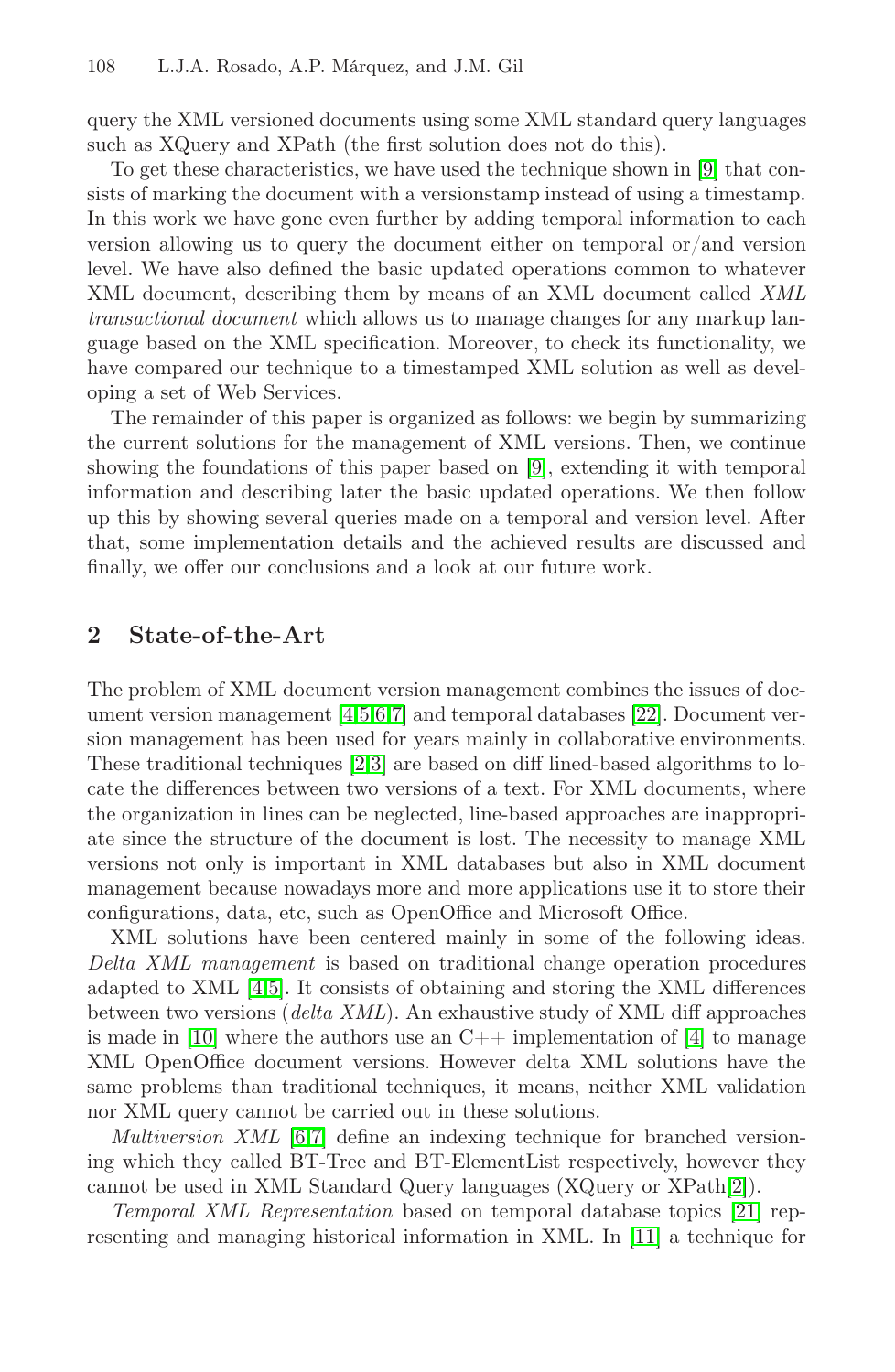managing temporal web documents is shown using an XML/XSLT infrastructure. A da[ta](#page-14-8) [mod](#page-14-14)el is proposed for temporal XML documents [14] where leaf data nodes can have alternative values; however supporting different structures for non-leaf nodes is not discussed. Extensions of XPath data model are exposed in [13,12] to represent and query transactional and valid time respectively, by means of the addition of several temporal dimensions. A temporally-grouped data model is shown in [8] that gives us a way to represent the content database evolution using XML timestamps, however non-lineal versioning is not supported.

The integration of time and version concepts to manage dynamic information has been [st](#page-14-7)udied recently in [15,16] for XML and object-oriented databases respectively. In [15] the authors defined temporal delta (tDelta) and introduces version time in it, however query support is not discussed.

Due to the linear nature of time, XML timestamped solutions for the management of XML versions have difficulty in supporting non-lineal versioning. In collaborative scenario, due to the fact that users can update any version of the document generating a new ver[sio](#page-14-7)n either from the current one or discard it and reuse an old version, branched versioning is necessary. Using our solution, called as *versionstamp* or *vstamp* [9], this feature can be modeled in a easy way.

### 3 XML Versioned Documents

In this section we present how to manage changes in XML document in a branch way. Firstly the foundations our work is based on [9] is shown. Then we extend it to incorporate temporal information and finally we describe a taxonomy of changes for XML documents.

#### 3.1 Versionstamp Technique

An XML versioned graph data model, called as *V-XML* data model, was shown in [9] to represent versions in XML graph documents by means of adding versionstamp information in the graph document obtaining a new XML document which we called as *vXML Document* or *vDocument*. This is formed by two sections: The first one which stores all information about the included versions and the relationship between them and the second one being, each element in the document is transformed into a versioned element by means of defining its version validity, that is, f[or](#page-14-7) which version/s of the document it is valid.

In order to store the included versions, we decided to map by means of an XML document, which we called as *version* tree, how the versions have been made over time. Each included version is an element and represents the different snapshots of the document. If there is an parent-child relationship from  $V_i$ element to  $V_i$  element, it means that,  $V_i$  is created by updating  $V_i$ .

Once the included versions have been represented, it is necessary for each versioned element to represent its version validity. To do it, we use a *versionstamp technique*, which we called as *Version Region* [9], that is defined as a set of version identifiers from the version tree indicating for which versions of the tree it is valid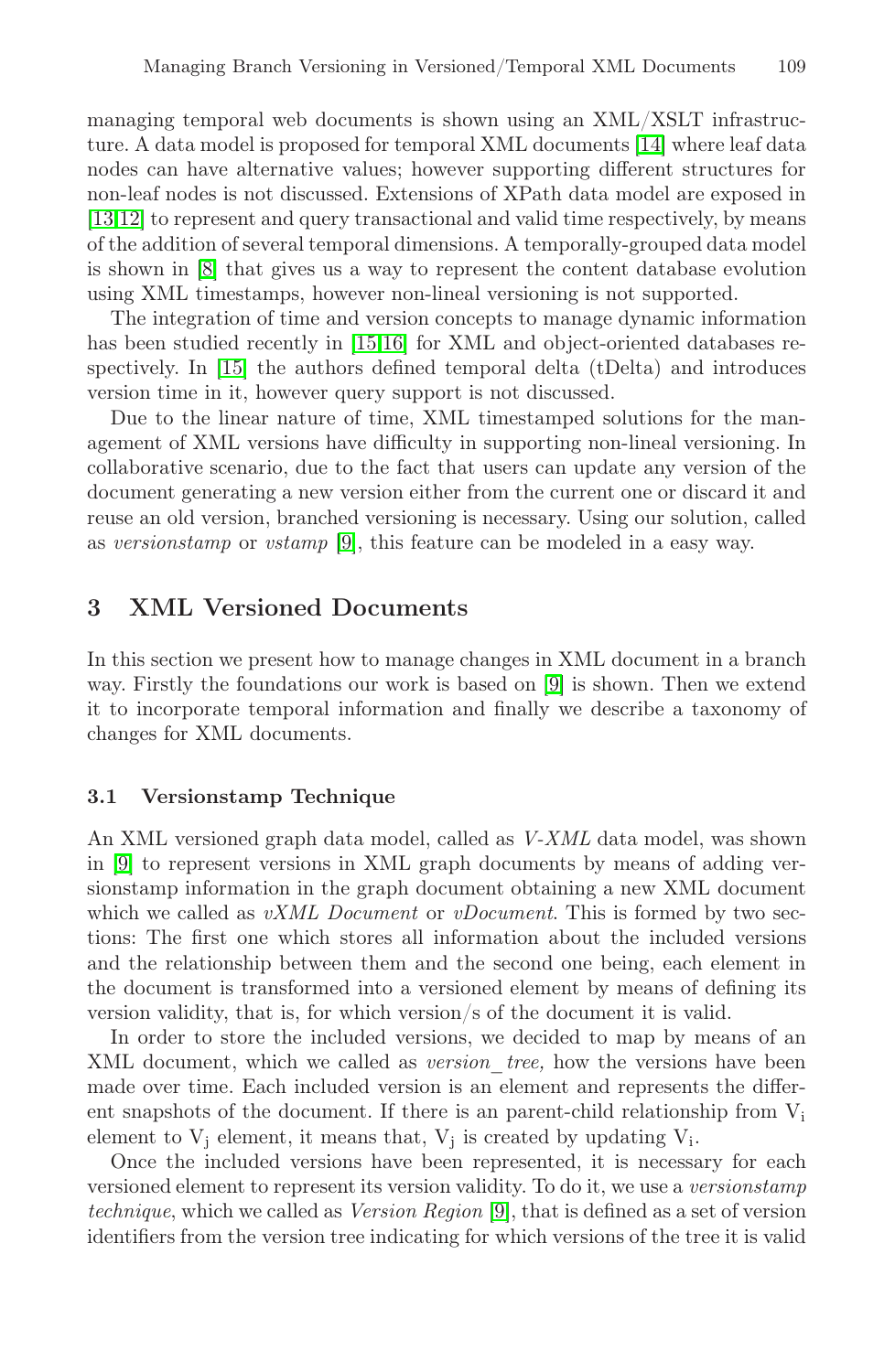

Fig. 1. XML and graphical representation of a version tree with temporal information



<span id="page-3-0"></span>Fig. 2. Versioned elements with version region

(a sub-tree of the version tree). A version region is a [start-End] pair where the start value is a version identifier that represents the origin node of the valid area in the version tree and End is a *set* of version identifiers that indicate when each area has stopped being valid. In this way each element in the versioned document is formed by a version region that is converted into two attributes, v:start and v:end. The first one is defined as an IDREF datatype attribute which refers to a version identifier from the version tree and the second one defined as IDREFS datatype which allows us to represent a set of version identifiers from the version tree.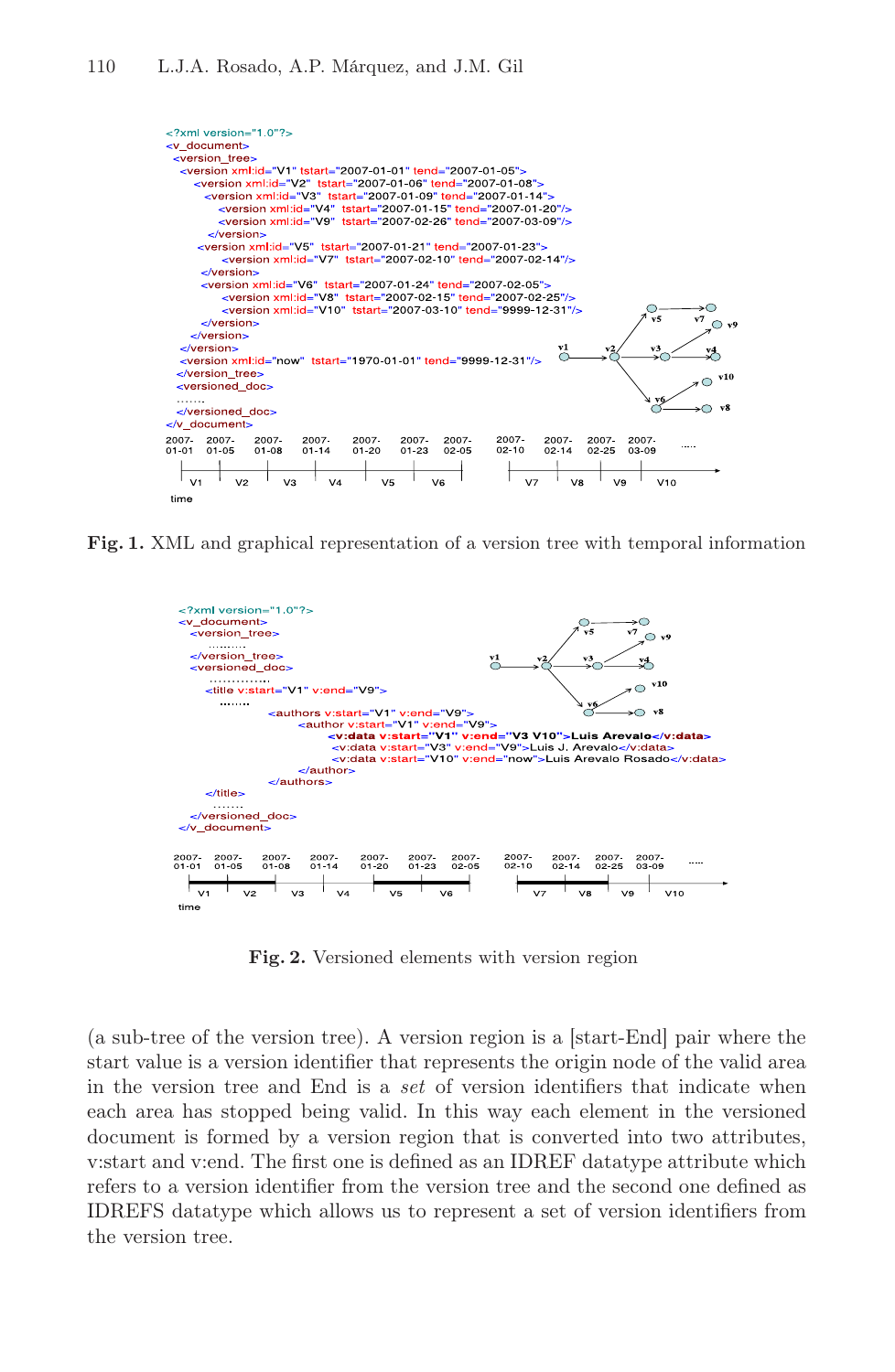In figure 1 and 2 a vDocument is shown. On the one hand in figure 1 the version tree with several versions of an XML document is shown: i.e: from the version identified by  $V_2$  several changes have been made (identified by  $V_3$ ,  $V_5$ ,  $V_6$ ). On the other hand in figure 2 several versioned elements are shown. i.e: the first *author* element is valid from  $V_1$  and stops being valid in  $V_9$ , this means that it is valid for all descendants-self of the  $V_1$  version except all  $V_9$  descendant-self versions. Another example is the first *v:data* child for *author* element which is valid from  $[V_1, \{V_3, V_{10}\}]$  so it is valid in the versions identified by  $V_1, V_2, V_5, V_7, V_6$ and  $V_8$  since all descendant-self of  $V_3$  and  $V_{10}$  are not included meanwhile the second v:data of this *author* is only valid for all descendants versions of V<sub>3</sub> except descendants-self of V9. The special value "now" in the attribute v:end indicates "no changes until now", in other words, the version region is formed by all version descendants from the v:start attribute. Obviously, we have to take into account that an element cannot exist without its ancestor elements.

#### 3.2 Temporal Time in vDocuments

When a new version of the document is generated in a vDocument, these changes happen at some point in time. Until now, we [hav](#page-14-12)e only represented the relationship between the versions in vDocuments without taking into account when these changes occurred, this means that, the temporal validity information associated to each version is lost. In this section we show how to integrate the valid-time axis in a vDocument calling as *VTstamp*.

Temporal database researchers have focused on three principal dimensions of time [22]: valid time, transactional time and user-defined time. In this work, we have decided to model the valid-time axis, although the other axes can be managed in the same way. The valid time of a fact is defined [22] as the time when the fact is true in the modeled reality, in our case, the valid time of a version is when the version is true. We have decided to include the valid time by means of a time interval, a pair of two time instants  $[t_1,t_2]$  that is turned into two attributes for each version defined in the document as shown in figure 1. The following restrictions must be carried out: 1) For each version defined in [t](#page-3-0)he version tree, the value of  $t_1$  instant must always be less than  $t_2$  2) Any two time intervals from the version tree cannot overlap and 3) We assume that time is bounded.

On the other hand it is also necessary to define the valid time for each tag included in the document, that is when this tag is valid. Using the version region used in our technique, we can define its temporal validity easily. Due to the fact that a specific tag is valid in a set of versions from the version tree, this means that, this tag will also be valid in each period of time for each valid version. For example in figure 2 the temporal validity of a specific v:data tag which is valid in the following version:  $[V_1, \{V_3, V_{10}\}]$  is shown, therefore it will be valid in the following time intervals {[01-01,01-05], [01-06,01-08], [01-21,01-23], [01-24,02-05],  $[02-10, 02-14]$ ,  $[02-15, 02-25]$  (shown with a thick line above in the figure). Notice that some of these time intervals can be joined forming a continuous period of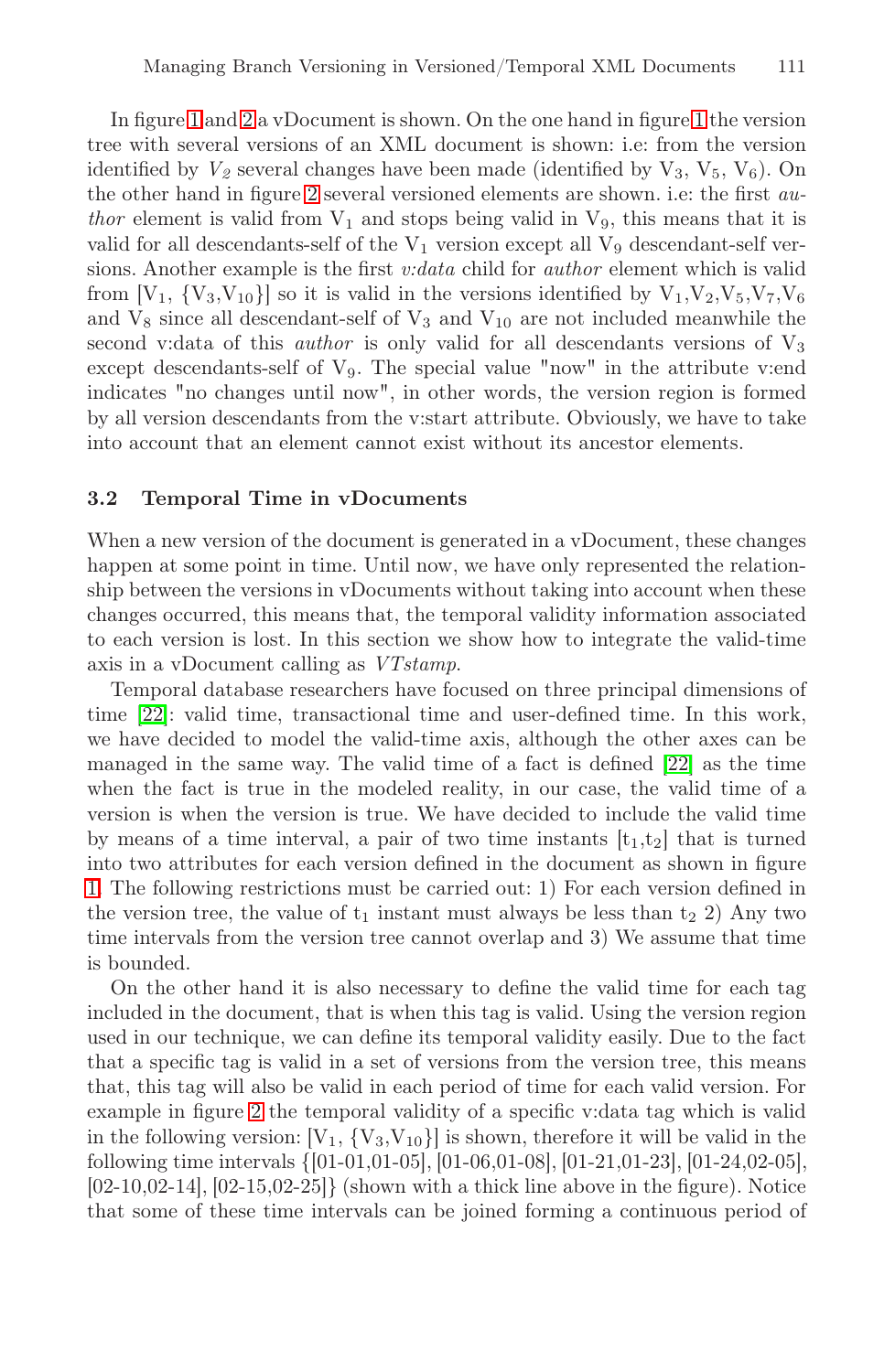time (coalesce) i.e: [02-10,02-25], however, this is not advisable since they are placed in different branches from the version tree.

### 3.3 Changing and Updating a VXML Document

As has been said, XML documents are not static, so it is necessary to manage inserts, deletes or updates that can modify them [20]. Beginning at the initial state of the document (version 0), new versions are then established by applying a number of changes to whatever version defined in the document. Once we know how to represent versions in XML documents, the following questions will be: what kind of change operations can generate a new version? And, how to update the XML versioned document from a change operation?.

In order to answ[er](#page-5-0) the first question, we have analyzed which items can be changed in an XML document and which operations can be performed on them. However, before this, it is necessary to identify thoroughly those elements which have been changed from the current version. Among the different possibilities shown in [4], we have decided to add an attribute *idf* to each element in the document in order to identify it in a vDocument, with the exception of v:data, v:attrib and v:isref because those elements are identified by its parent element. Thus, the basic structural XML operations, common in whatever document based on the XML specification, are shown in table 1.

<span id="page-5-0"></span>Although *move operation* can be represented as a delete and an insert operation we have decided to include it as one of our basic operation since it is a very frequent change in XML documents. According to the consistency principle, to accept the execution of each primitive a restriction must be satisfied, that is, the document obtained must be well-formed, and each version of the document must be valid in accordance to the specifications of its XML-Schema. To guarantee this, a whole set

| Operations                                                              | Meaning                                                          |
|-------------------------------------------------------------------------|------------------------------------------------------------------|
| IE (idf,name,pos)                                                       | It adds a new element with the name <i>name</i> from the         |
|                                                                         | parent <i>idf</i> in the position pos.                           |
| DE(idf)                                                                 | It removes the element identified by <i>idf</i> . All valid      |
|                                                                         | descendant elements are deleted too.                             |
| $\overline{\text{RE}}(\text{idf}, \text{name})$                         | It renames the name of the element identified by <i>idf</i> .    |
| IA(idf, name, value)                                                    | It adds an attribute for the <i>idf</i> parent.                  |
| DA(idf, name)                                                           | It removes the attribute called <i>name</i> from the element     |
|                                                                         | identified by <i>idf</i> .                                       |
| UA(id, name, n value)                                                   | It changes the value of the attribute called <i>name</i> for the |
|                                                                         | parent <i>idf</i> for the <i>n value</i> .                       |
| $\overline{IC}(\text{idf}, \text{data})$                                | It adds a PCDATA text for the <i>idf</i> parent.                 |
| DC(idf)                                                                 | Removes the content for the element identified by idf.           |
| UC(idf, data)                                                           | Changes the PCDATA value for <i>idf</i> to <i>data</i> value.    |
| $\overline{\text{ME}(\text{idf}, \text{idf}\_\text{from}, \text{pos})}$ | Moves the element identified by <i>idf</i> from and its          |
|                                                                         | descendants to element $\mathcal{U}f$ in the position pos.       |

Table 1. XML changes primitives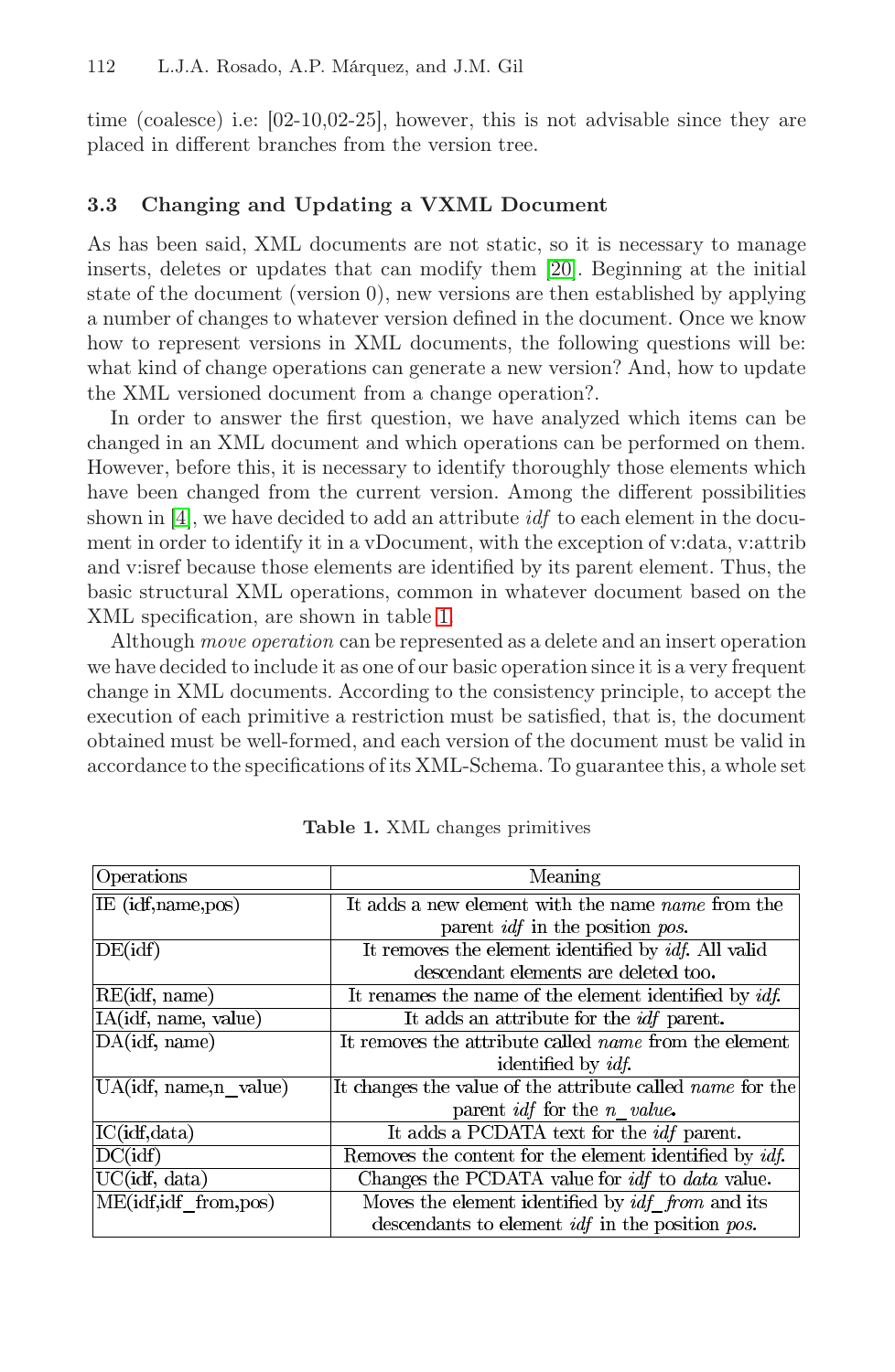of pre-conditions to be fulfilled have been defined for each single operation before producing a new version of the document. [Fo](#page-14-0)[r ex](#page-14-16)[am](#page-14-17)ple: 1) the "idf" parameter for all operations must exist for the version we want to update, 2) the name of the attribute in IA operation implies that another attribute for this element cannot exist from the current version (there cannot be two attributes with the same name) and 3) the DC operation cannot be carried out if there isn't any PCDATA information for the required identifier.

These basic updated operations can be obtained mainly by means of two techniques. O[n th](#page-14-18)e one hand, obtaining the XML operational differences between two versions by [mean](#page-14-19)s of several approaches such as [4,18,19] or on the other hand from a certain version specifying [w](#page-14-0)hich changes we want to carry out. The technique proposed in this work is based on both solutions, needing, therefore, a mechanism to integrate them. This consists of representing each update operation exposed previously in an XML format.

In this way if an approach based on differences is chosen, then an XSLT stylesheet, which transforms this XML document with differences to our XML representation, is defined. From [10], wher[e s](#page-14-20)everal XML diff approaches are analyzed, we have decided to choose JXydiff [25] which is a Java tool for detecting changes in XML documents based on Cobena's work shown in [4]. We chose this for the following reasons: 1) It has the main features to retrieve XML differences: can manage all kind of XML nodes, can detect move and update operations and is based on a tree oriented algorithm, 2) It is written in Java, so its integration in our implementation is immediate and 3) It is very easy to export its output XML differences to our XML representation by means of an XSLT stylesheet. As a future work, our idea is to use a relational-based approach [17] for detecting changes in XML documents due to scalability problem that suffers the mainmemory Diff algorithms mainly in Java. On the other hand, if we decide to change the document manually, the change editor has only to generate a batch document with update operations in our XML representation.

In this way, the creation of a new version is defined by a set of the aforementioned operations represented in an XML document with changes, which we call an *XML transaction document*, as is with the concept of transaction in databases, the vDocument is updated if and only if all changes are executed. This transaction is carried out in the following three phases:

*Phase 1*) Retrieval of the version to modify. The document to work on will be the version of the XML document obtained from the vDocument, to which the XML change transaction will be applied.

*Phase 2*) Modification of the retrieved XML document.

*Phase 3*) Updating of the versioned document. a). Obtain the XML transaction document b). Execute each operation from this XML to the vDocument and c). The new version and its associated temporal information is added to the version tree.

In figure 3 the XML transaction schema is shown as well as a practical example. As we can see, an XML transaction document may be formed by several versions where each version may be formed either by a sole operation or by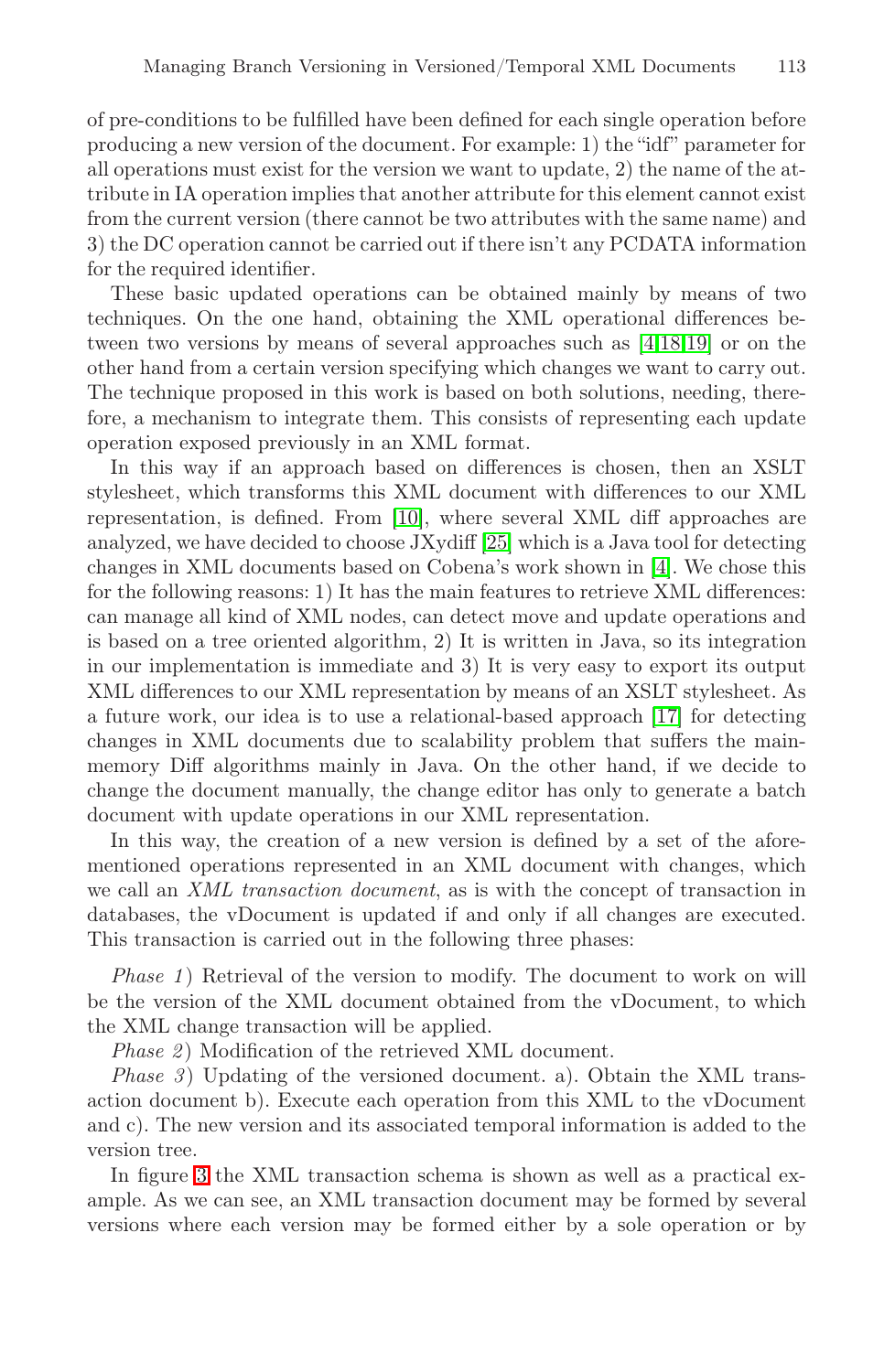

Fig. 3. Schema and an example of an XML transactional document

means of several of them (the parameters of each operation from table 1 are defined as attributes). For example, the first DA operation shown in figure 3 is formed by two attributes: *idf* that stores the parent identifier (d1eE4) and *name* (articleCode) that is the name attribute to delete. Another example is the IE operation, InsertElement, that can be formed by one or several IE/IA/IC operations as is shown in the same figure. In that case, the first IE operation inserts an element which has a child element which contains an attribute (IA) and a PCDATA content (IC).

Related to the second question about how to update a VXML document when a basic change operation is produced the following actions are carried out. When an insert operation is made, the new element/attribute/content is inserted in its position setting the v:start attribute to the new identifier version and the v:end attribute to "now" value. In the case of a delete operation, it is only necessary to change the v:end attribute of all affected items setting them to the new identifier version. For update operations the v:end attribute for the current item is set to the new identifier version and the new element/attribute/content is added and its version region attribute is set as in the insert operation. In the case of a move operation, the affected items are modified as in the update operation.

One of the most important advantages of using an XML document to define the update operations, is that it allows us to manage changes for any markup language based on the XML specification, since these update operations are common to all of them. Thus, to specify the changes of a certain XML language, it would be only necessary to define it by means of these primitives. In this way, as a future work we will use this technique to manage versions of XSLT and SVG document. Moreover, this technique can be also used to represent the version history of an XML schema document.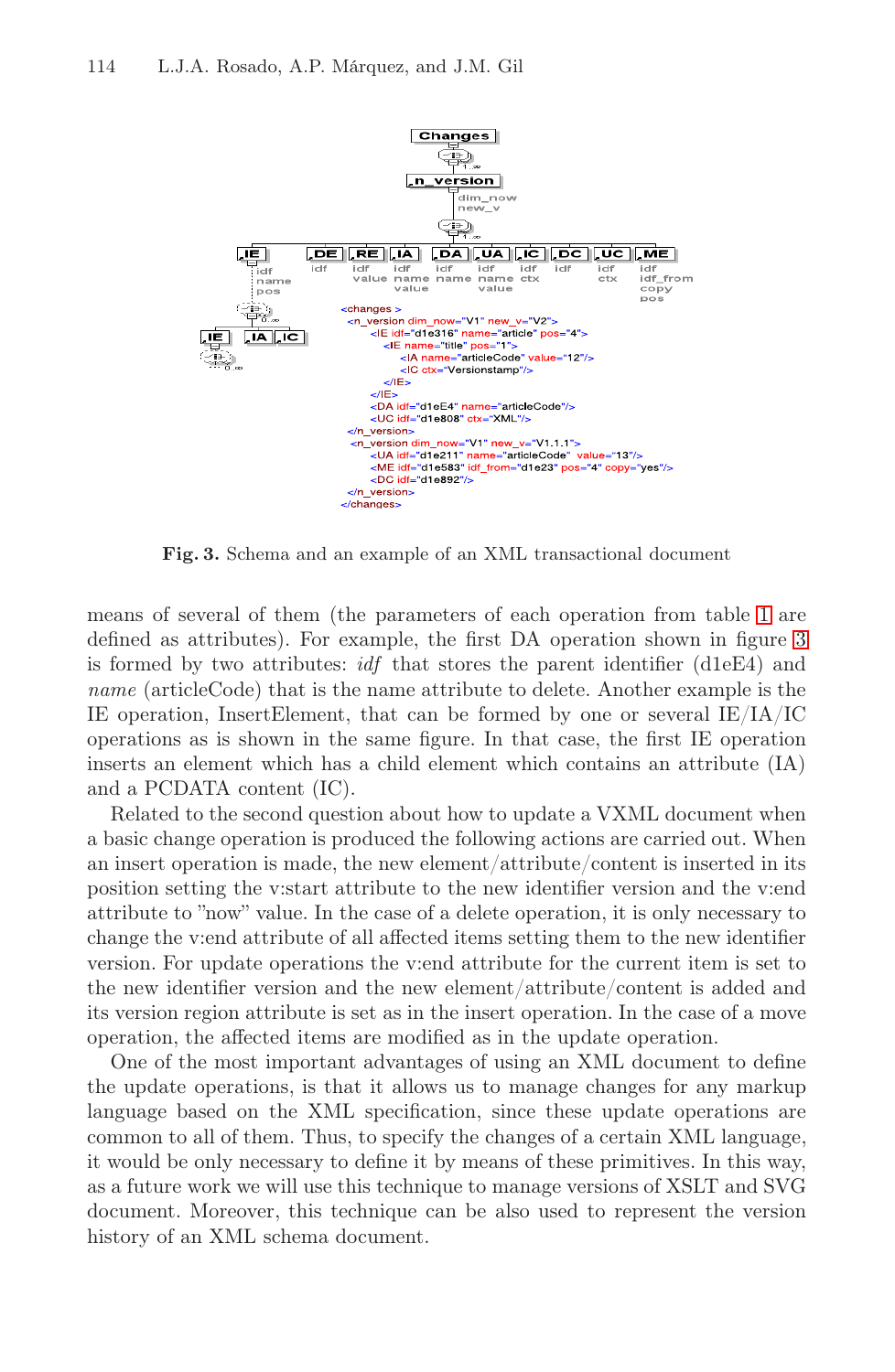### 4 Retrieval in vDocuments

One of the main advantages of this proposal is the wide set of queries we can specify both using version and temporal axis. In this way, classical temporal XML queries can be made such as temporal projection, snapshot, etc and also version queries such as version projection, snapshot version, etc. Here, we will show some of them that are used in the following section to measure our technique.

#### Q1: *Version snapshot query*

In order to retrieve the valid labels for a given version it will be necessary to analyze which versions are included in a version region and check if the requested version belongs to them. This occurs only if 1) the given version is among the descendants in the "start" version identifier in the version tree or even is itself and 2) the given version is not among the descendants or is itself in all version identifiers for "end" attribute. To do this effectively, we have to obtain which versions are in a version region and check if they contain the requested version. We use the id() function provided by XPath to obtain the versions by means of dereference the version/s in the version tree which v:start and v:End refer to (they are defined as IDRef and IDRefs datatypes respectively) and thereby we can easily obtain their descendants and check the constraints said before.

We have defined a version operator called *Vmeets* as a user-defined function (line 1) that check (line 4) if the given version belongs only to the v:start attribute (line 2) and not to the v:End attribute (line 3). That query retrieves all nodes valid for  $V_8$  version (line 6). In the same way, other version operators are able to been defined as: Vancestors, Vparent, Vcontains, etc.

```
1. declare function f:Vmeets($p,$v) as xs:boolean{
```

```
2. let $start:=$p/id($p/@v:start)/descendant-or-self::version/@xml:id
```

```
3. let $end:=$p/id($p/@v:end)/descendant-or-self::version/@xml:id
```
- *4. return ((\$start=\$v) and (not(\$end=\$v))) };*
- *5. <data>{*
- *6. for \$s in //versioned\_doc//\*[f:Vmeets(.,'V8')]*
- *7. return \$s*
- *8. }</data>*

*Q2: Count the number of the title element valid for version V8 using Xpath* Using the id() function, we can query the vDocument using another XML standard query language such as XPath. In the following query all title elements valid for version  $V_8$  are counted.

*count (//\*title[not(id(./@v:end)/descendant-or-self::version/@xml:id='V8' ) and (id(./@v:start)/descendant-or-self::version/@xml:id='V8')]*

#### Q3: *Temporal snapshot query*

Since temporal information has been added to our vDocuments, we can retrieve it by means of the valid-time axis. To do this, it is necessary to find out in which version the given time belongs to. If a time instant is given, a user-defined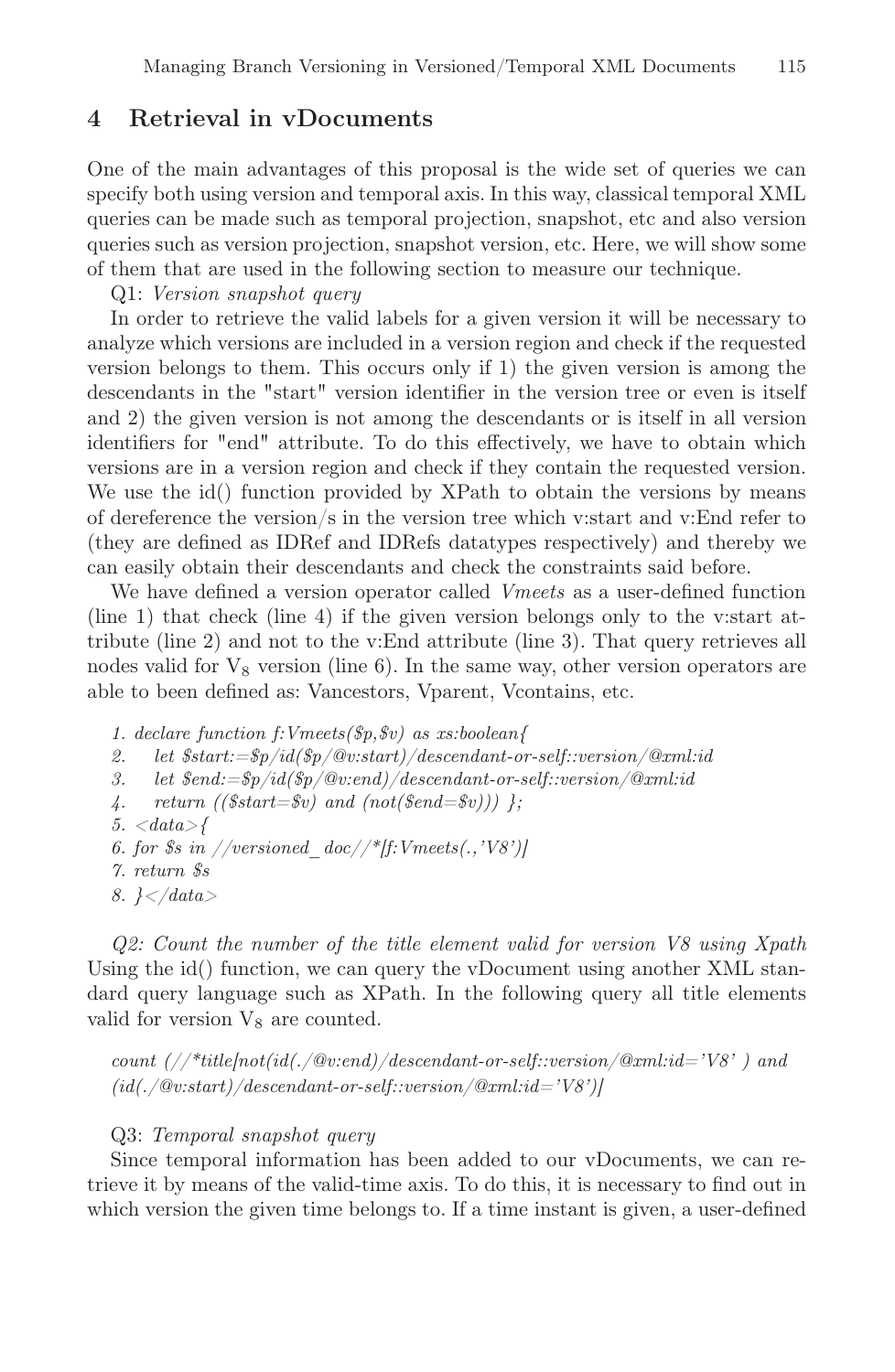#### 116 L.J.A. Rosado, A.P. Márquez, and J.M. Gil

function called *tmeets* (line 1) retrieves which version contains this time. After that, the previous version snapshot is executed (line 5, 6). In the case of a time interval, a user-defined function called *tContain* is defined which verifies which version contains the requested time interval. Q1 query using the valid-time axis is shown below.

*1. declare function f:tmeets(\$time) as xs:string{ 2. let \$id:= //version[(./@tvstart<=\$time) and (./@tvend>=\$time)]/@xml:id 3. return \$id }; 4. <data>{ 5. let \$version:=f:tmeets("2007-02-20") //This instant belongs to V8 6. for \$s in //versioned\_doc//\*[f:Vmeets(.,\$version)] 7. return \$s 8. }</data>*

## 5 Experimentation and Implementation

In this section several experiments have been carried out in order to compare our technique to a timestamp XML approach and some details of its implementation are also shown.

### 5.1 Experimental

The testing machine is a Pentium Mobile 1,8GHz PC with Linux (Ubuntu), with 1024MB memory and a 120GB IDE hard drive. The data shown in the graphics are the performance average on 3 identical tests. We have developed a Java application to generate a large amount of version data where the operations from the table 1 are selected at random, assigning a higher probability to the insertion of elements. Once selected a primitive, the current version and the affected node are selected at random too. The tests have been carried out on cases of lineal versioning and branch versioning. I[n th](#page-14-21)e latter case, we have selected at random the version we want to update according to the following probabilities a 20%, 50% and 80% possibility of choosing a different vers[ion](#page-10-0) from the current one.

The experiments were carried out on 5, 10 and 20 changes per version, for 100, 60 and 30 versions respectively thereby evaluating the behavior of our system in the following cases: a large number of versions with few changes (100 versions - 5 changes), a medium number of versions with some changes (60-10) and a small number of versions with many changes (30-20). In the experiment, we selected the ACM XML Sigmod Record supplied in [26] (November of 2002) where three different versions of this document were used: small, medium and large. All characteristics of these documents can be consulted in figure 4.

We have also developed a temporal timestamped XML solution (tstamp) in order to compare it with ours. In this way, we have chosen the technique shown in [8], based on adding a time interval to each label in the document, allowing the incorporation of temporal information in the XML document. All our versioned lineal XML documents have been converted to temporal ones. The resulting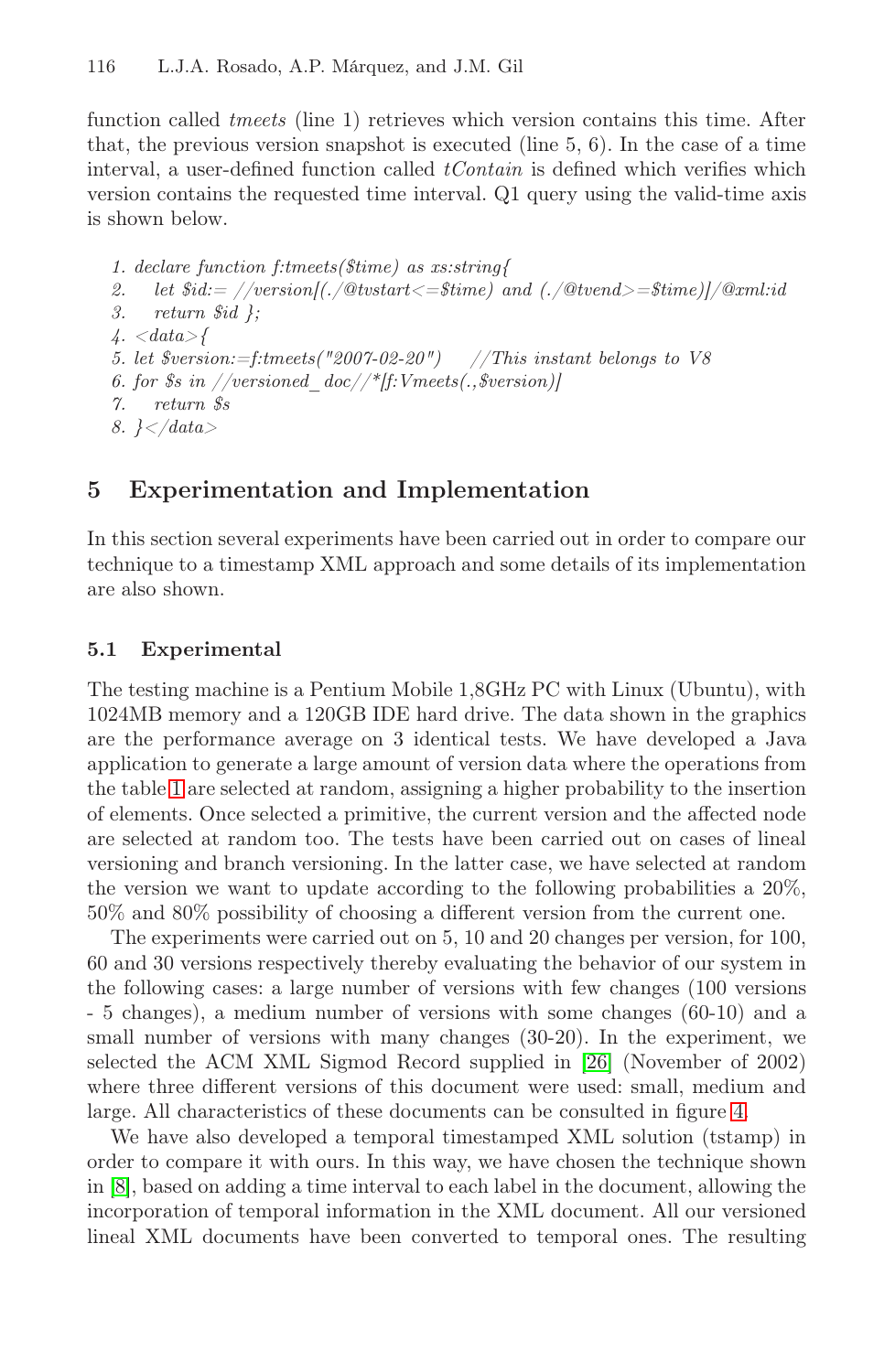|                                 |                              | Size    | Element |           | Attribute | Text    |  |  |  |
|---------------------------------|------------------------------|---------|---------|-----------|-----------|---------|--|--|--|
| <b>ACM</b><br><b>Siamod XML</b> | Small                        | 42028   | 687     |           | 411       |         |  |  |  |
|                                 | Medium                       | 225487  | 3688    |           | 2285      | 2317    |  |  |  |
|                                 | Large                        | 545368  | 8930    |           | 5677      | 5769    |  |  |  |
|                                 |                              | Size    | Element | Attribute | v:attrib  | v:data  |  |  |  |
|                                 | Small                        | 95519   | 691     | 4545      | 411       | 417     |  |  |  |
| <b>ACM Sigmod</b><br>Vdocument  | Medium                       | 522093  | 3692    | 24820     | 2285      | 2317    |  |  |  |
|                                 | Large                        | 1281000 | 8934    | 60976     | 5677      | 5769    |  |  |  |
|                                 |                              |         |         |           |           |         |  |  |  |
|                                 |                              |         |         |           |           |         |  |  |  |
|                                 | <b>Type Versions/Changes</b> | Tstamp  | I ineal | 20.00%    | 50,00%    | 80,00%  |  |  |  |
|                                 | S. 100/5                     | 191113  | 222245  | 229027    | 229992    | 236706  |  |  |  |
|                                 | S. 60/10                     | 203406  | 228582  | 250637    | 240359    | 261261  |  |  |  |
|                                 | S. 30/20                     | 197510  | 216406  | 219185    | 233103    | 233238  |  |  |  |
|                                 | M. 100/5                     | 557512  | 640329  | 653778    | 669064    | 647238  |  |  |  |
| Vdocument                       | M 60/10                      | 584815  | 660593  | 671610    | 658810    | 674334  |  |  |  |
|                                 | M. 30/20                     | 583351  | 651263  | 659213    | 664908    | 658625  |  |  |  |
|                                 | L. 100/5                     | 1216703 | 1386684 | 1406887   | 1391842   | 1395761 |  |  |  |
|                                 | L. 60/10                     | 1250378 | 1415846 | 1424534   | 1403901   | 1405975 |  |  |  |

<span id="page-10-0"></span>[Fig.](#page-14-22) 4. a. Characteristics of the document. b. Resulting vDocument size.

version size document is shown in figure 4b where it can be seen that the size of our vDocuments are a bit higher than the timestamped solution.

The retrieval time obtained refers to the transformation time in a client application, regardless of the document loading time in memory or transmission where the retrieval time has been calculated on 3 performances. To do it, we have used the Saxon processor [27] where the following queries have been carried out:

- ∗ Q1: Version/Temporal Snapshot query using XSLT.
- ∗ Q2: Find the total number of *title* elements valid for a version in XPath.
- ∗ Q3: Retrieve those authors and their descendants valid for a version in Xquery.
- ∗ Q4: Snapshot query using an optimized XSLT.

In figure 5.a the retrieval time (measured in ms) obtained using an XSLT stylesheet is shown (query Q1). This figure shows the retrieval time using the timestamped solution (Tstamp), using the versionstamp solution (VStamp) and the versionstamp solution on a temporal level (VT[sta](#page-11-0)mp). As we can see, our solution here behaves less efficiently than the timestamp solution, since the time solution uses the operators  $\leq$  and  $\geq$  to verify if a time belongs to a time interval, meanwhile in our process we have to retrieve all descendant identifiers for the v:start and v:end attributes. In this way, both Vstamp and VTStamp greatly depend on the number of versions that the document has as well as the size of it. In some cases (short documents or documents with few changes) our performance is quite similar to the timestamped solution, however our solution in lineal versioning performance is poorer. This can be seen in figure 5.b and figure 6.a where the retrieval time for Q2 and Q3 query are shown.

To avoid this situation, we have developed an optimized solution that consist of storing within each version their descendants allowing us not to have to constantly recover this information in each query. Therefore, each version in the version tree will have a new attribute called *descen* that stores its descendants. In this way if we want to check if a requested version belongs to a version region, it is only necessary to verify if the *descen* attribute for the *v:start* version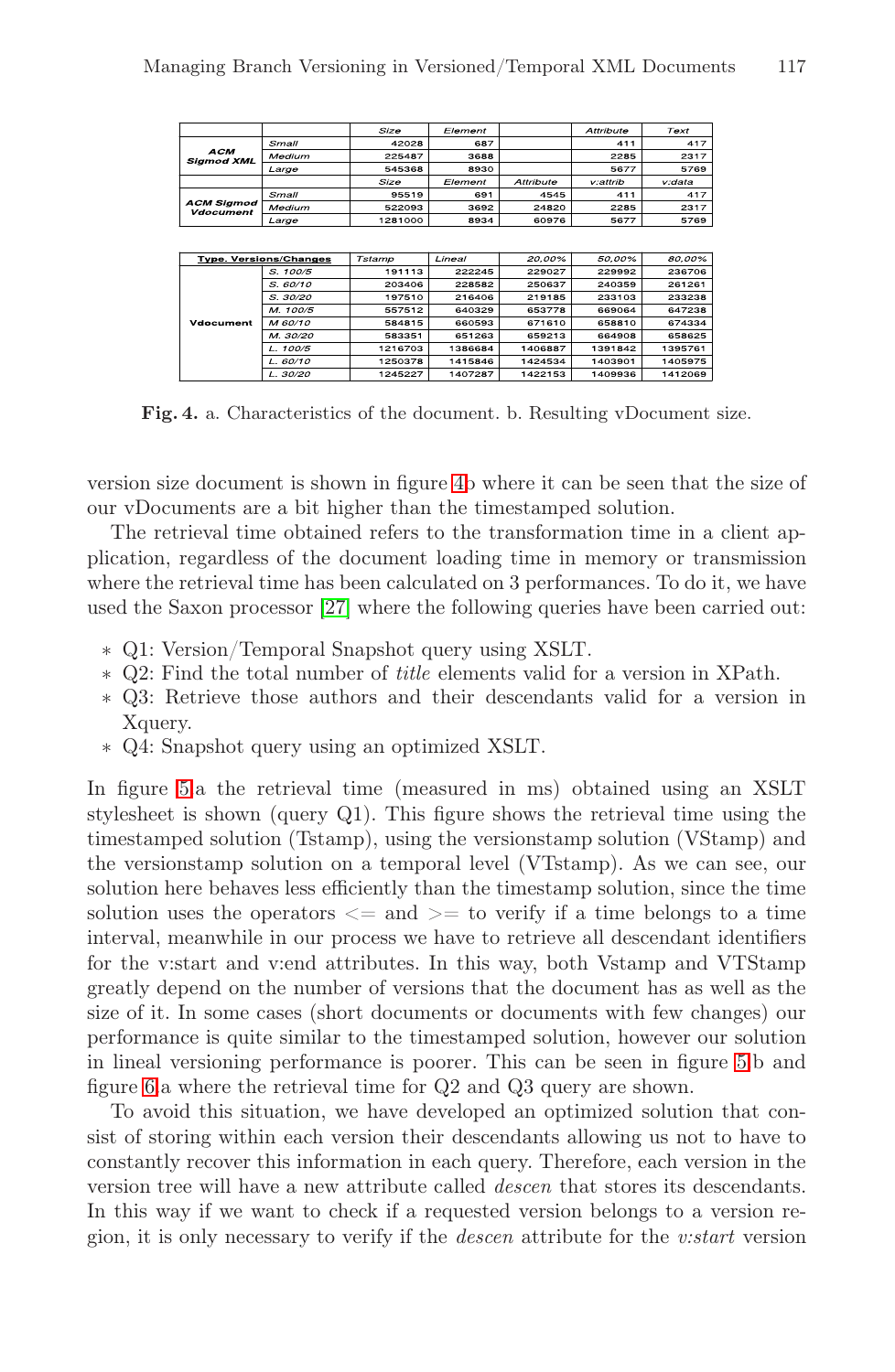

Fig. 5. Retrieval time a. Q1 query b. Q2 query

<span id="page-11-0"></span>

Fig. 6. Retrieval time a. Q3 query. Q4 query.

contains the given version and it is not present in the *v:end* attribute. We can see this improvement in figure 6 where we can verify that using it the retrieval time is reduced considerably and in some cases the retrieval time is quite close to the timestamped solution. In those cases that our solution had its poorest performance (large documents or several versions) this time has been reduced by up to 50%. Notice that, this solution is almost independent from the number of versions, since it is not necessary to retrieve the descendants of the v:start and v:end attribute.

Although it can be argued that our solution performs poorly in large documents, it offers many advantages that timestamped solutions cannot: we can query versioned documents both on a version and a temporal level, manage branch versioning that is not supported in timestamped solutions and extend the number of temporal/version queries that can be made.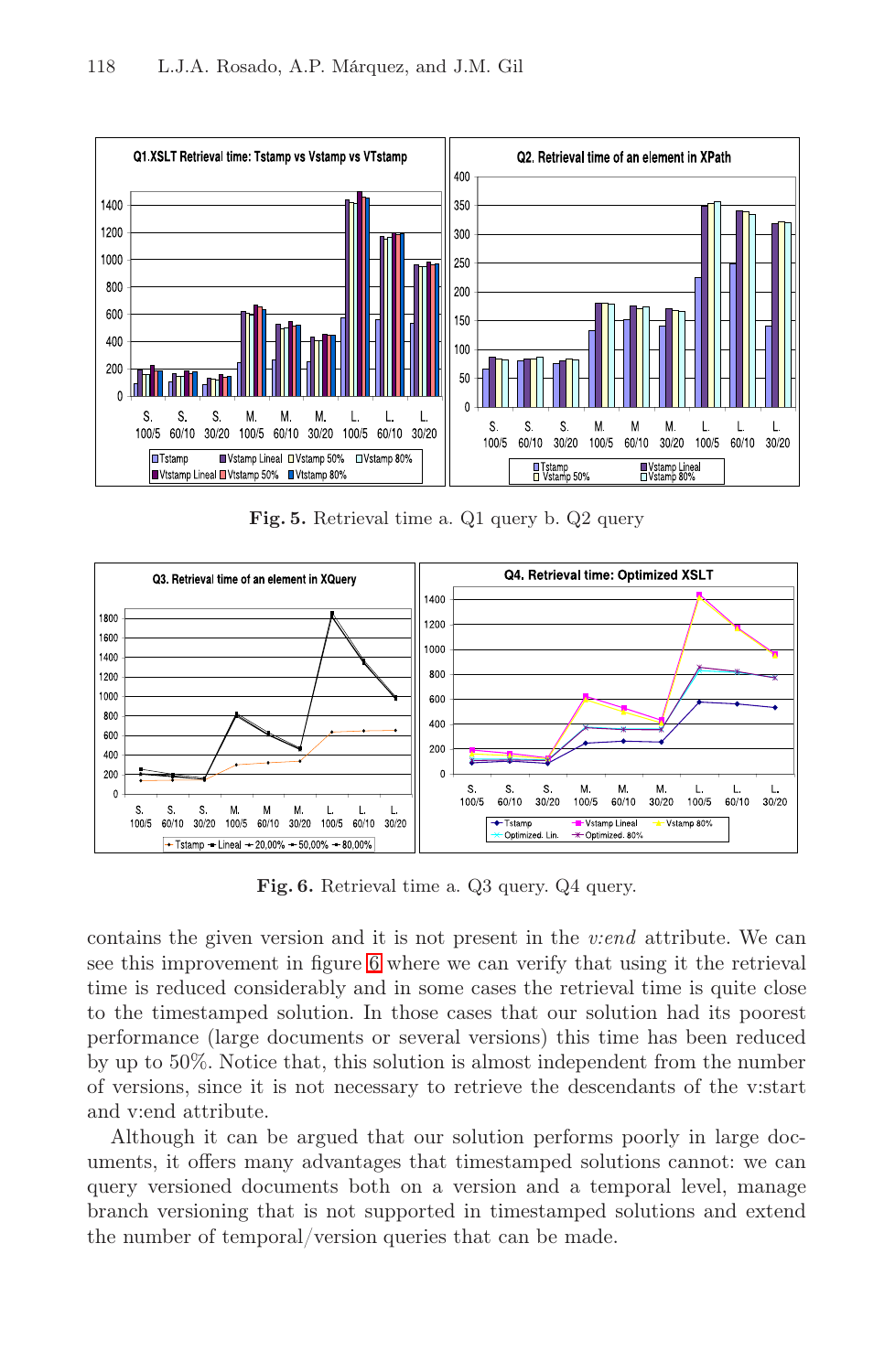### 5.2 Implementation

The system has completely developed using XML technology. To execute it we just need an XSL stylesheets, Xquery or XPath processor with support for id() XPath function (tested in Exist, Saxon and Xsltproc processor). To check its functionality, we have developed a set of Web Services to manage versions of XML documents. Our proposal is to develop a generic engine to store, manage and query the different versions from an XML document through Internet thanks to Web Services without to set any additional software. The most important advantages of this engine is the possibility to offer them to third-party clients to either version their data or to develop a more complex versioning system by means of invoking our Web Services.

| Group      | Web Service              | Brief description                                            |  |  |
|------------|--------------------------|--------------------------------------------------------------|--|--|
| Conversion | doc2vdoc                 | Generates an XML versioned document from an<br>XML document. |  |  |
| Conversion | vdoc2doc                 | Retrieves the reconstructed XML document from                |  |  |
|            |                          | a specific version                                           |  |  |
| Get        |                          | Retrieves a list of documents/versioned                      |  |  |
|            | getDoes/VDocs            | documents stored in the system for a specific                |  |  |
|            |                          | user.                                                        |  |  |
| Get        | getVersions              | Retrieves the available versions for a vDocument             |  |  |
| Get        | getInfo                  | Gives information about each update operation                |  |  |
|            |                          | (parameter, error, etc)                                      |  |  |
| Query      | getQuery                 | Executes XPath or XQuery in a vDocument.                     |  |  |
| Changes    | Primitive                | Used to run an update operation for a specific               |  |  |
|            |                          | vDocument                                                    |  |  |
| Changes    | execTrans                | Executes an XML transaction document                         |  |  |
| Changes    | exec Randontrans         | Executes an XML random transaction document                  |  |  |
| Manage     | uploadXML/VXML           | Allows us to upload XML/VXML to the                          |  |  |
|            |                          | repository                                                   |  |  |
| Manage     | $delet$ e $XML /$ $VXML$ | Allows us to delete a XML/versioned document                 |  |  |
|            |                          | from the repository                                          |  |  |
| Diff.      | GetDiff                  | Obtains the differences between two versions                 |  |  |
| Diff.      | getXMLDiff               | Retrieves a specific version of the document from            |  |  |
|            |                          | the Vdocument.                                               |  |  |

Table 2. Versioning Web Services

Our Services have been developed using Java, more specifically the API called AXIS [24] from the Apache Software Foundation. AXIS has proven itself to be a reliable and stable base on which to implement Java Web services. Initially, we propose a set of 16 Web Services that can be classified in six groups as shown in table 2 (parameters of each service is omitted in this work due to lack space). In order to carry out some trials on these services we developed a client prototype too as it is shown in the following URL: http://exis.unex.es/versionado/.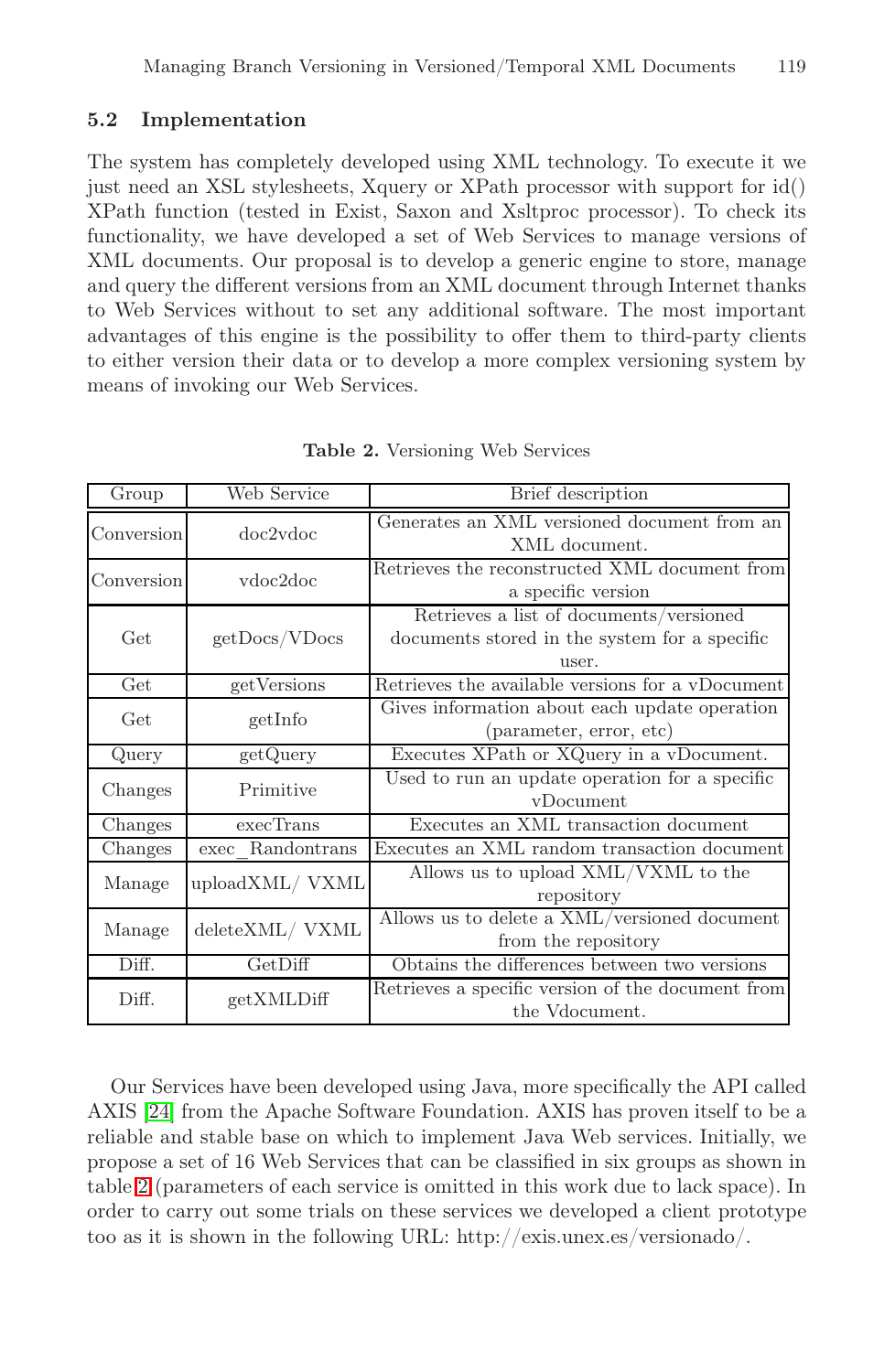# 6 Conclusions and Fut[ur](#page-14-7)e Work

Document version management has been used for years mainly in collaborative environments by means of, on the one hand, diff lined-based approaches or delta XML, however these solutions are not recommended in XML documents since they can neither validate nor query the XML versioned document and, on the other hand, XML temporal document solutions, based on the timestamped technique, which have difficulty in supporting non-lineal versioning. To solve these problems we proposed a versionstamp technique in [9].

In this paper, we have extended it by means of adding temporal information to each version included in the vDocuments. Not only does it allow us to query the vDocuments on a temporal and version level but also we can manage branch versioning in temporal documents. Moreover we have also defined the basic updated operations common to whatever XML document, describing them by means of an XML document called *XML transactional document* which allows us to manage changes for any markup language based on the XML specification.

Finally we have compared our solution to a timestamped XML one. Although it performs poorly in some cases we have improved it by means of an optimized solution thereby offering us many advantages that timestamped solutions cannot achieve. Moreover, we have developed a set of Web services which do not have portability restrictions and allows us not only to manage the different versions of an XML document but also to validate, transform, store and query them in an easy way. Since our proposal is open, it can be used for third-party clients either to manage their documents or to extend them by incorporating new features.

As future work we propose these following steps:

- ∗ To analyze new queries in XML versioned documents as range queries, temporal/version queries, temporal overlapping queries, etc.
- ∗ Compare the results storing the documents in native XML databases and in relational databases.
- ∗ To define the version region by means of a set of sub-graph nodes allowing us to represent element temporal interval.
- ∗ To implement a versioning system based on XUpdate.
- ∗ To extend these services by incorporating some features of traditional version control systems such as security, lock files, indexing the document to run the [queries](http://www.w3c.org) faster, etc.
- <span id="page-13-2"></span><span id="page-13-1"></span><span id="page-13-0"></span>∗ To apply our [versionstamp technique t](http://www.cvshome.org)o other XML markup languages such [as XSLT stylesheets, SV](http://subversion.tigris.org/)G graphics or even to XML office documents as OpenOffice or Microsoft Office.

# References

- 1. W3C, http://www.w3c.org
- 2. CVS. Concurrent Versions System, http://www.cvshome.org
- 3. Subversion, http://subversion.tigris.org/